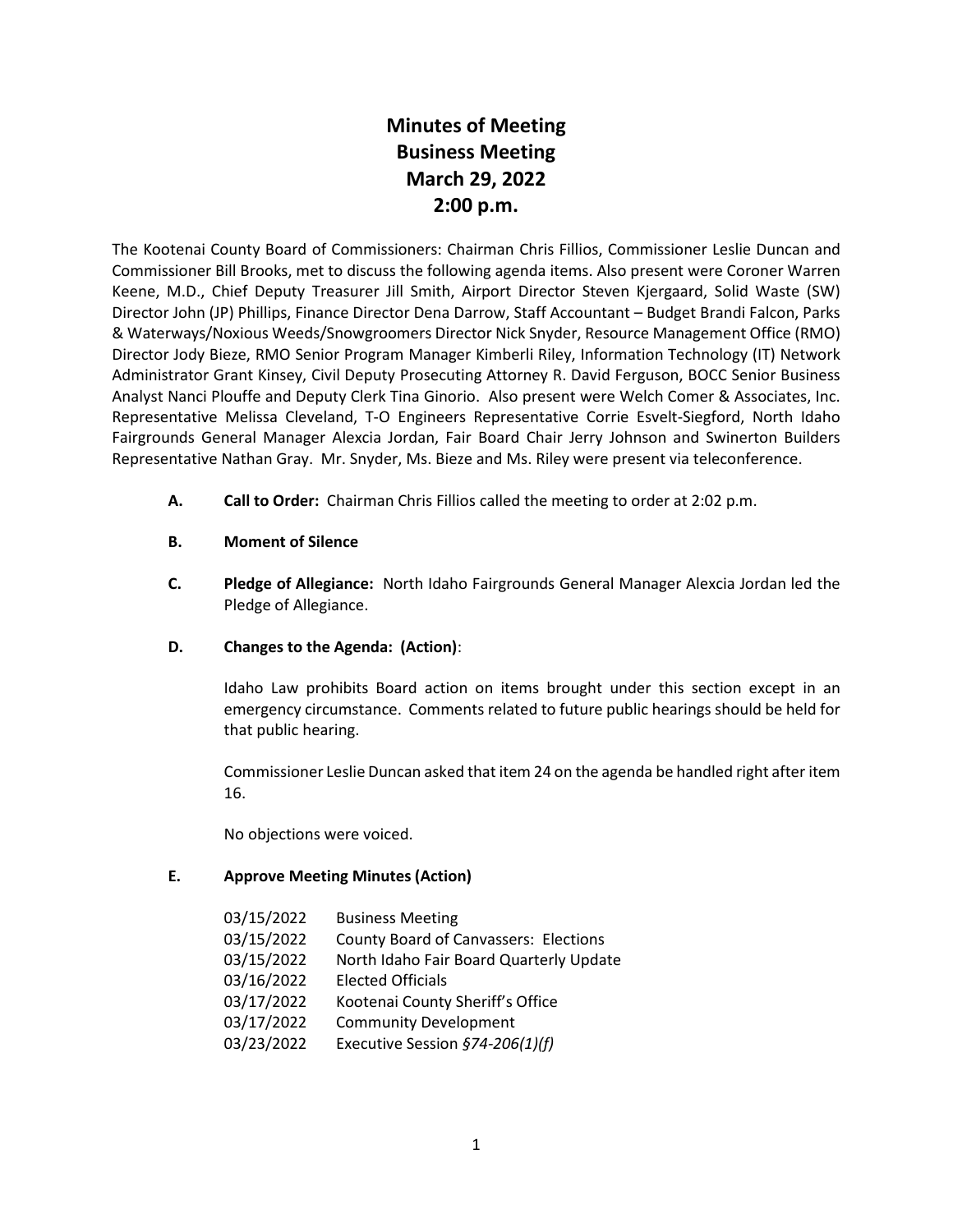Commissioner Duncan moved that the Board approve items one through seven on the agenda, the submitted minutes for approval. Commissioner Bill Brooks seconded the motion. There being no further discussion, Deputy Clerk Ginorio called the roll:

| <b>Commissioner Brooks:</b> | Aye |
|-----------------------------|-----|
| <b>Commissioner Duncan:</b> | Ave |
| <b>Chairman Fillios:</b>    | Ave |
| The motion carried.         |     |

#### **F. Approve Consent Calendar:**

Assessor Adjustment to Tax-Valuation Assessor Adjustment to Tax-Valuation Assessor Allow Homeowner Exemption Human Resources PAF/SCF Report for FY22 PP07 Week 2 BOCC Signatures for Indigent Cases: 03/17/2022 to 03/23/2022

Commissioner Duncan moved that the Board approve items eight through twelve as part of the Consent Calendar. Commissioner Brooks seconded the motion. There being no further discussion, Deputy Clerk Ginorio called the roll:

| <b>Commissioner Brooks:</b> | Ave |
|-----------------------------|-----|
| <b>Commissioner Duncan:</b> | Ave |
| Chairman Fillios:           | Ave |
| The motion carried.         |     |

#### **G. Approve Payables List (Action):**

Commissioner Duncan moved that the Board accept the Payables List for the week of March 21, 2022 through March 25, 2022 in the amount of \$570,602.40, with \$4,093.37 in jury payments. Commissioner Brooks seconded the motion. There being no further discussion, Deputy Clerk Ginorio called the roll:

| <b>Commissioner Brooks:</b> | Ave |
|-----------------------------|-----|
| <b>Commissioner Duncan:</b> | Aye |
| <b>Chairman Fillios:</b>    | Aye |
| The motion carried.         |     |

#### **H. Business:**

#### **Bid-Opening Bid #2022-04/Snow Removal Equipment (SRE) and Airport Office Building/FAA/AIP 3-16-0010-052-2021/Airport (Action)**

Commissioner Duncan stated that there had been one bid received, from Swinerton in Spokane.

| Schedule A, SRE Building            | \$5,553,695.00 |
|-------------------------------------|----------------|
| Schedule B, Airport Office Building | \$3,294,314.00 |
| Total                               | \$8,848,009.00 |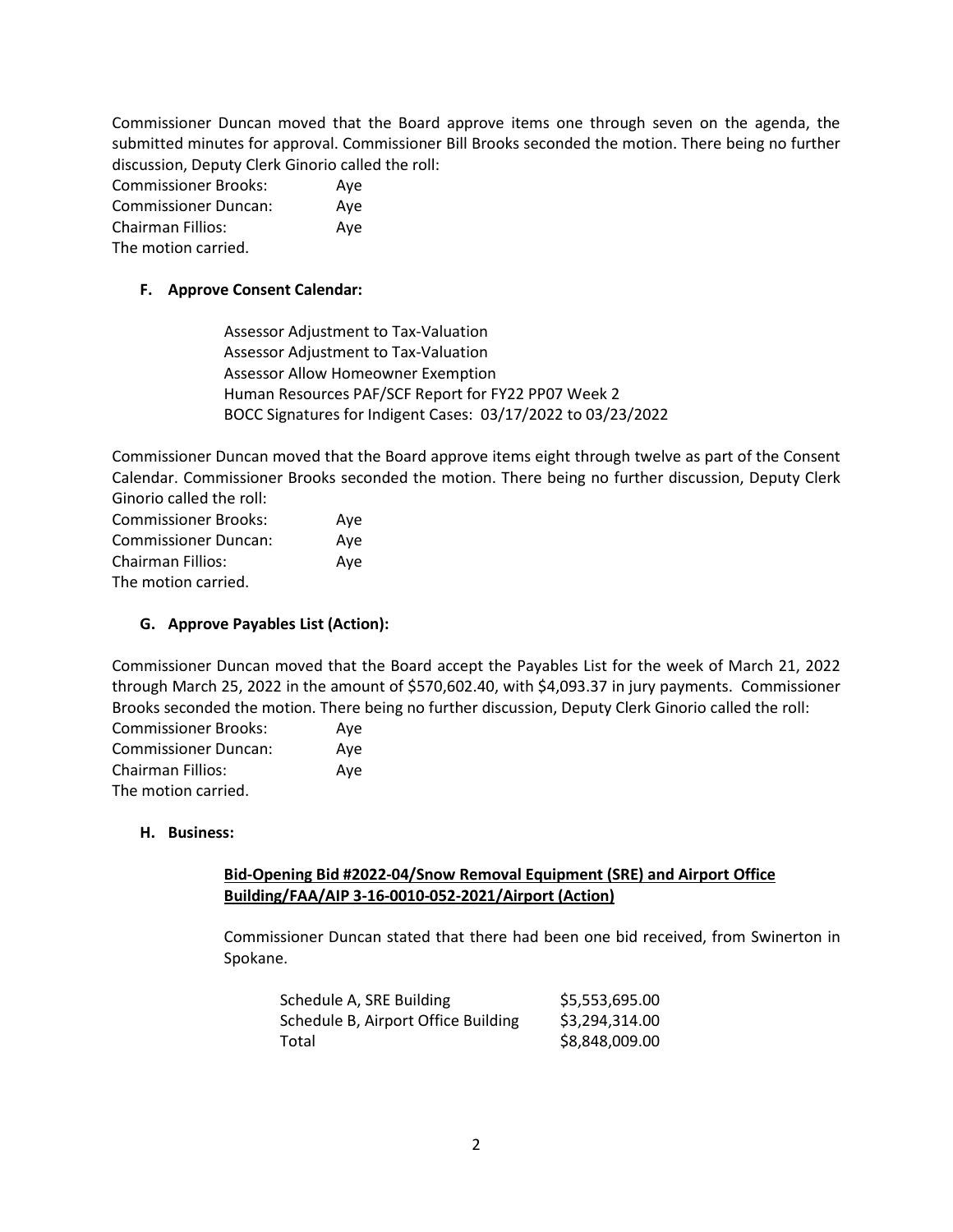Commissioner Duncan moved that the Board acknowledge receipt of the bid and it be sent to Legal and the Airport for review. Commissioner Brooks seconded the motion. There being no further discussion, Deputy Clerk Ginorio called the roll:

| <b>Commissioner Brooks:</b> | Ave |
|-----------------------------|-----|
| <b>Commissioner Duncan:</b> | Ave |
| <b>Chairman Fillios:</b>    | Ave |
| The motion carried.         |     |

Treasurer's Office Treasury Specialist IV DeeAnn Reed entered the meeting at 2:06 p.m.

#### **Bid-Award/2022-05 Hydraulic Excavator Bid Award/Solid Waste (Action)**

Solid Waste (SW) Director John (JP) Phillips reported that SW had recently solicited bids for a hydraulic excavator for use at the landfill. He said that three responses had been received.

| <b>PacWest Machinery</b> | "no bid"                                                                              |
|--------------------------|---------------------------------------------------------------------------------------|
| Pape Machinery           | \$363,400.00, but the equipment deviated from<br>bid specifications in several areas. |
| Western States Equipment | \$383,752.91, with no deviations.                                                     |

Mr. Phillips recommended that the bid from Western States Equipment be accepted. He said that the options to be added to the base price included a full-length undercarriage guard, bucket quick change system, HEA cab guard and running boards and a five year fail safe warranty bringing the total to \$421,261.31, which was within the budgeted amount. He added that the bids had been reviewed by Legal.

Commissioner Brooks moved that the Board award bid 2022-05 for the Hydraulic Excavator to Western States Equipment, as outlined by SW Director Phillips. Commissioner Duncan seconded the motion. There being no further discussion, Deputy Clerk Ginorio called the roll:

| <b>Commissioner Brooks:</b> | Ave |
|-----------------------------|-----|
| <b>Commissioner Duncan:</b> | Ave |
| Chairman Fillios:           | Ave |
| The motion carried.         |     |

## **Bid-Award/Fairground RV Park Phase IV/Stewart Contracting, Inc./Fairgrounds (Action)**

North Idaho Fairgrounds General Manager Alexcia Jordan reported that she had reviewed the two bids the Board had received last week. She asked the Board to accept the bid from Stewart Contracting, Inc.

Commissioner Duncan moved that the Board award the bid for the Fairground RV Park Phase IV to Stewart Contracting, Inc. Commissioner Brooks seconded the motion. There being no further discussion, Deputy Clerk Ginorio called the roll:

| <b>Commissioner Brooks:</b> | Aye |
|-----------------------------|-----|
| <b>Commissioner Duncan:</b> | Ave |
| <b>Chairman Fillios:</b>    | Ave |
| The motion carried.         |     |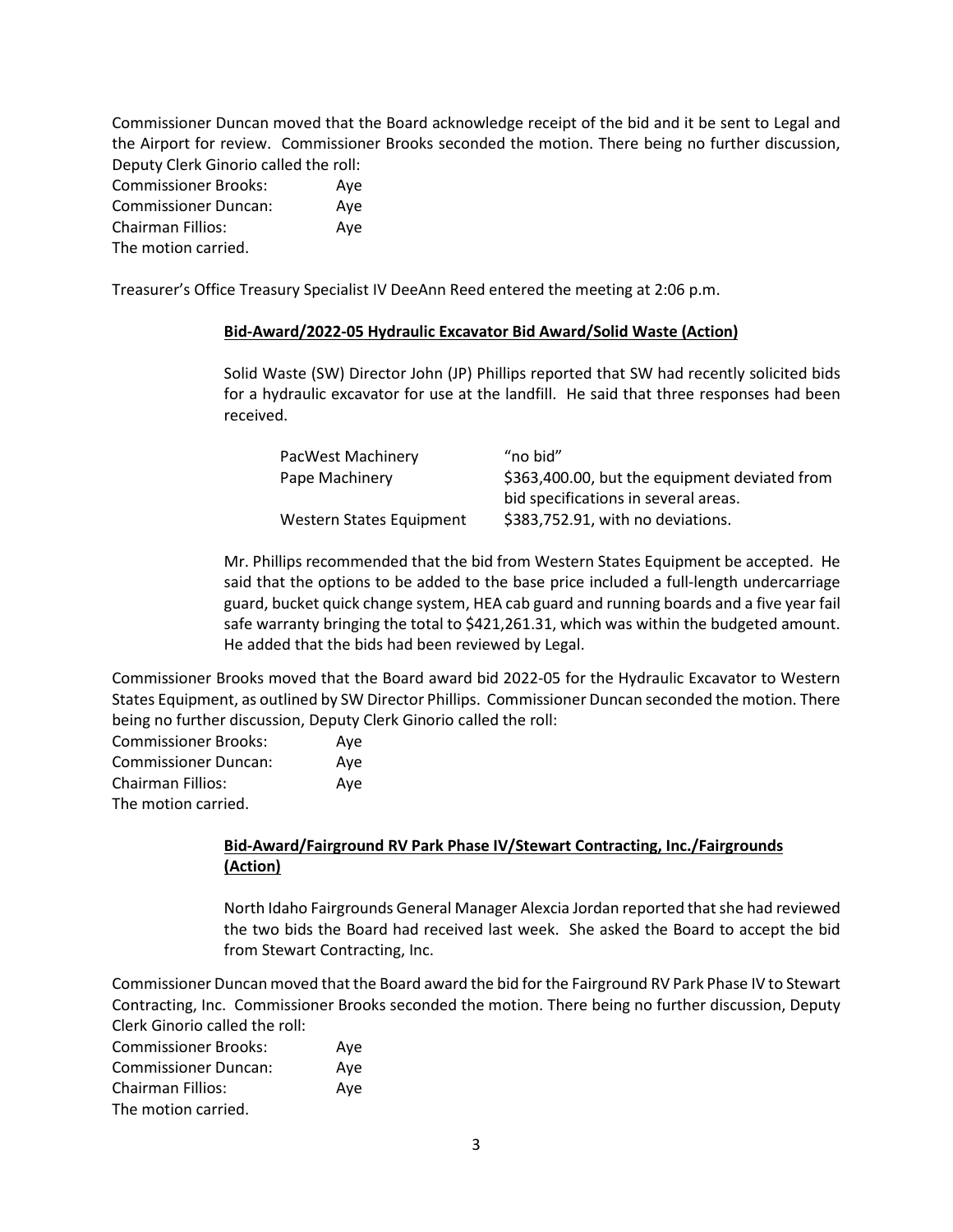Chairman Fillios stated that the Board would address item 24 from the agenda next.

## **Grant Amendment #RV22-1-28-1/Project Period Extension to 6/30/2023 / Idaho Department of Parks and Recreation (IDPR) \$470,500/Cash Match \$24,965/Fairgrounds (Action)**

Ms. Jordan explained that the amendment would extend the project period through to June 30, 2023. She requested the Board's approval of the amendment.

Commissioner Duncan moved that the Board approve Grant Amendment #RV22-1-28-1, for the extension of the project to June 30, 2023 for the IDPR Grant for the Fairgrounds. Commissioner Brooks seconded the motion. There being no further discussion, Deputy Clerk Ginorio called the roll:

| <b>Commissioner Brooks:</b> | Aye |
|-----------------------------|-----|
| <b>Commissioner Duncan:</b> | Ave |
| <b>Chairman Fillios:</b>    | Aye |
| The motion carried.         |     |

Ms. Jordan, Fair Board Chair Jerry Johnson and Welch Comer & Associates, Inc. Representative Melissa Cleveland exited the meeting at 2:10 p.m.

Chairman Fillios indicated the Board would proceed to item 17 on the agenda.

## **Bid-Award Bid #Specification Number 280222/Notice of Award Bus Stop Improvements Panhandle Health (C15) Hayden and Huetter/Seltice (B3) Coeur d'Alene (Federally Funded Project)/Resource Management Office (Action)**

Resource Management Office (RMO) Director Jody Bieze requested the Board's approval of a bid for Specification Number 280222 from Interstate Concrete & Asphalt, as the lowest responsive bidder. She asked the Board to approve award of the bid in the amount of \$236,665.00.

Commissioner Brooks moved that the Board award bid # Specification Number 280222 for the Notice of Award for Bus Stop Improvements Panhandle Health (C15) Hayden and Huetter/Seltice (B3) Coeur d'Alene, as a federally funded project to Interstate Concrete and Asphalt. Commissioner Duncan seconded the motion. There being no further discussion, Deputy Clerk Ginorio called the roll:

| <b>Commissioner Brooks:</b> | Ave |
|-----------------------------|-----|
| <b>Commissioner Duncan:</b> | Ave |
| <b>Chairman Fillios:</b>    | Ave |
| The motion carried.         |     |

#### **Rural System Collection Agreement/Sunshine Recyclers, Inc./Solid Waste (Action)**

Mr. Phillips requested the Board's approval of an agreement for Rural System Collection with Sunshine Recyclers, Inc. He stated this would be a seven year agreement for the collection and transport of solid waste from the rural collection sites. He said that Sunshine Recyclers, Inc. had been the lowest qualified bidder.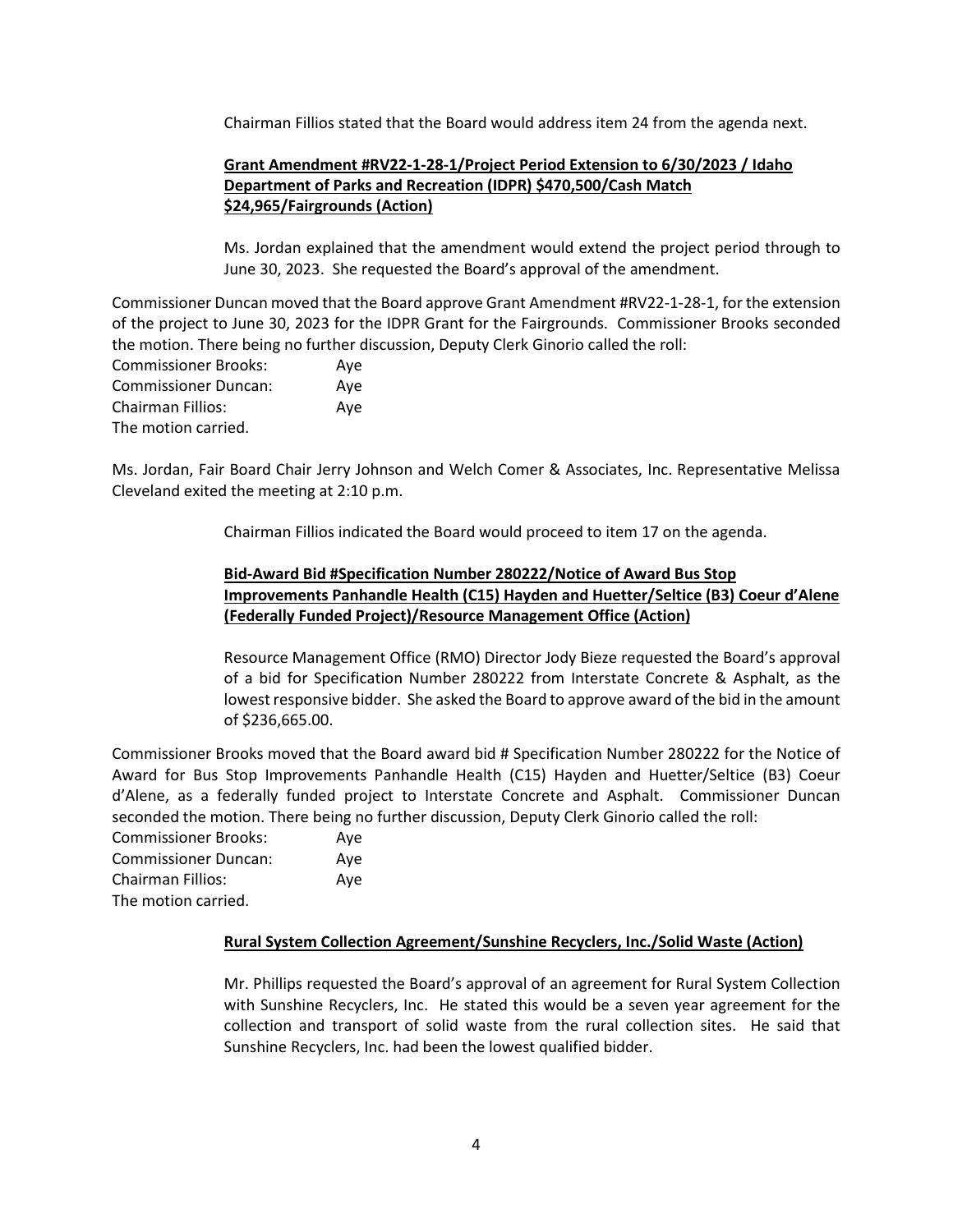Mr. Phillips said the costs would include: \$573,900 per year cost for the actual collection, a biannual fuel adjustment in March and September and a CPI (Consumer Price Index) adjustment on October 1 each year. He added that this was a budgeted expense.

Commissioner Duncan moved that the Board approve the Rural System Collection Agreement with Sunshine Recyclers, Inc. Commissioner Brooks seconded the motion. There being no further discussion, Deputy Clerk Ginorio called the roll:

Commissioner Brooks: Aye Commissioner Duncan: Aye Chairman Fillios: Aye The motion carried.

## **Transport Services Agreement First Amendment/NRC Environmental Services, Inc./ Solid Waste (Action)**

Mr. Phillips explained that the amendment related specifically to the movement of waste from the transfer stations to the landfill. He said it included an extension of the current agreement by one year and allowed for an increase in the cost per ton of 2%, with the new rates set \$5.36 per ton at Ramsey and \$6.66 per ton at Prairie. He stated it also included a biannual fuel adjustment, to be calculated in March and September of each year. He added that the expense was included in their budget.

Commissioner Brooks moved that the Board approve the Transport Services Agreement First Amendment with NRC Environmental Services, Inc. for Solid Waste. Commissioner Duncan seconded the motion. There being no further discussion, Deputy Clerk Ginorio called the roll:

Commissioner Brooks: Aye Commissioner Duncan: Aye Chairman Fillios: Aye The motion carried.

Mr. Phillips exited the meeting at 2:15 p.m.

## **Contract/Rubrik Advanced Backup Solution/Structured/Information Technology (Action)**

Information Technology (IT) Network Administrator Grant Kinsey requested the Board's approval of a contract for the purchase of Rubrik Advanced Backup Solution from the company Structured. He reminded the Commissioners that he had described this improvement to the County's cyber security measures in previous meetings. He asked that the Board allocate about \$470,000 for the complete package, including incidentals. He added that it was possible that the expense could be covered by ARPA (American Rescue Plan Act) funds.

Resource Management Office (RMO) Director Jody Bieze remarked that cyber security issues had been approved as an acceptable category by the ARPA Task Force, but this particular project had not yet been submitted. She explained that they would have to review the procurement process to be sure it followed the required rules.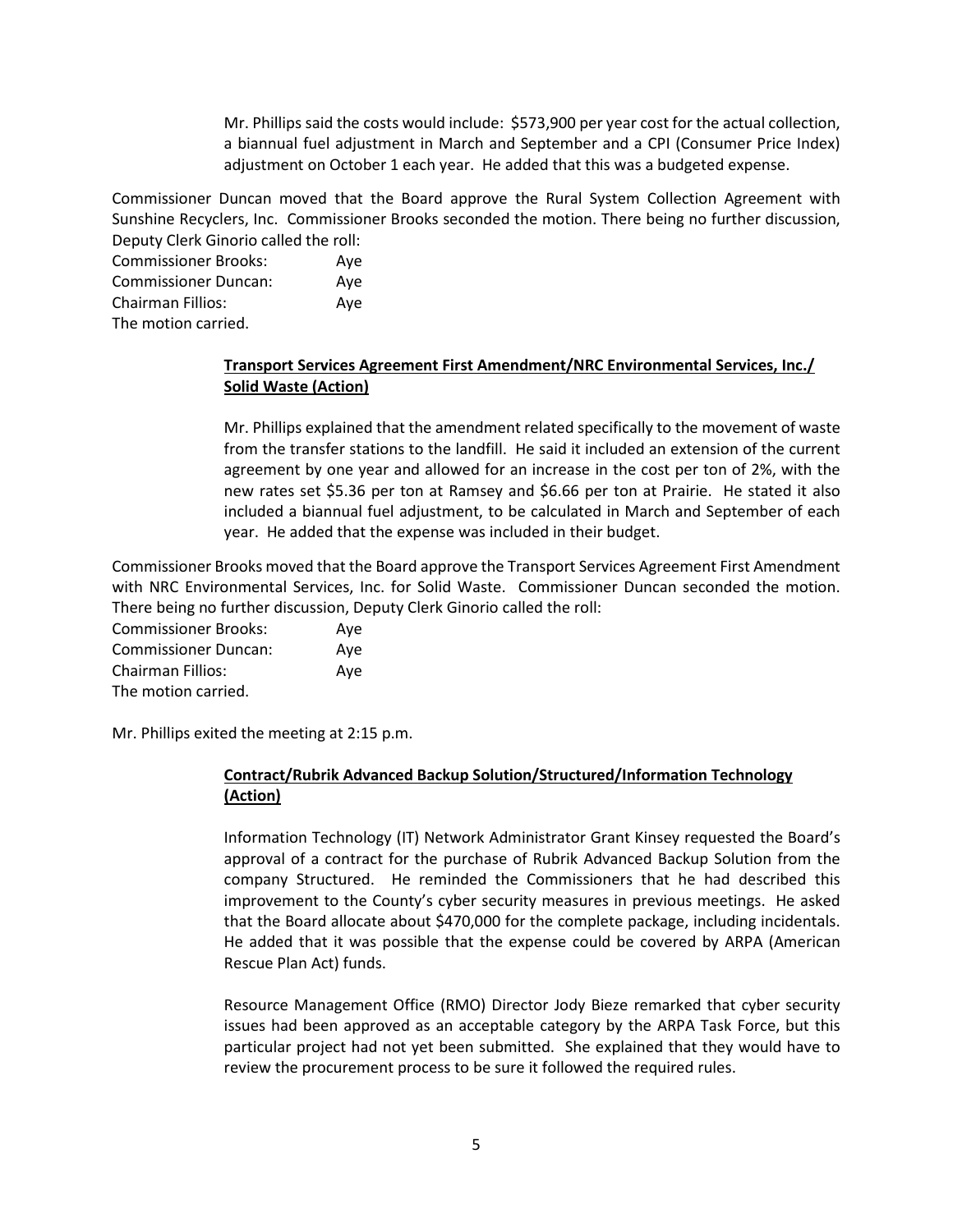Commissioner Duncan commented that the expense would be covered from Fund Balance initially, and if ARPA funds could be used, they would return the cost to Fund Balance. She voiced her belief that it was important to make the purchase now, due to the threat posed by ransomware attacks.

Commissioner Duncan moved that the Board approve the contract for the Rubrik Advanced Backup Solution, with money coming from IT Fund Balance, not to exceed \$470,000. Commissioner Brooks seconded the motion. There being no further discussion, Deputy Clerk Ginorio called the roll:

Commissioner Brooks: Aye Commissioner Duncan: Aye Chairman Fillios: Aye The motion carried.

Swinerton Builders Representative Nathan Gray exited the meeting at 2:24 p.m.

## **Weed Spraying Agreement/Panhandle Spray Service/Noxious Weeds (Action)**

Parks & Waterways/Noxious Weeds/Snowgroomers Director Nick Snyder requested the Board's approval for a Weed Spraying Agreement with Panhandle Spray Service. He remarked this was a renewal of an annual contract, with a cost of \$49,934.00. He added that this was covered under their current budget.

Commissioner Brooks moved that the Board approve the Weed Spraying Agreement with Panhandle Spray Service for Noxious Weeds. Commissioner Duncan seconded the motion. There being no further discussion, Deputy Clerk Ginorio called the roll:

Commissioner Brooks: Aye Commissioner Duncan: Aye Chairman Fillios: Aye The motion carried.

Mr. Kinsey exited the meeting at 2:25 p.m.

## **Grant Correspondence/Fiscal Year 2022 Certifications and Assurances Federal Transit Administration (FTA) \$0/No Match Requirement/Resource Management Office (Action)**

RMO Senior Program Manager Kimberli Riley explained that RMO was required to update the Certifications and Assurances annually for the Federal Transit Administration (FTA).

Commissioner Duncan moved that the Board approve the grant correspondence for Fiscal Year 2022. Commissioner Brooks seconded the motion. There being no further discussion, Deputy Clerk Ginorio called the roll:

| <b>Commissioner Brooks:</b> | Ave |
|-----------------------------|-----|
| <b>Commissioner Duncan:</b> | Ave |
| Chairman Fillios:           | Ave |
| The motion carried.         |     |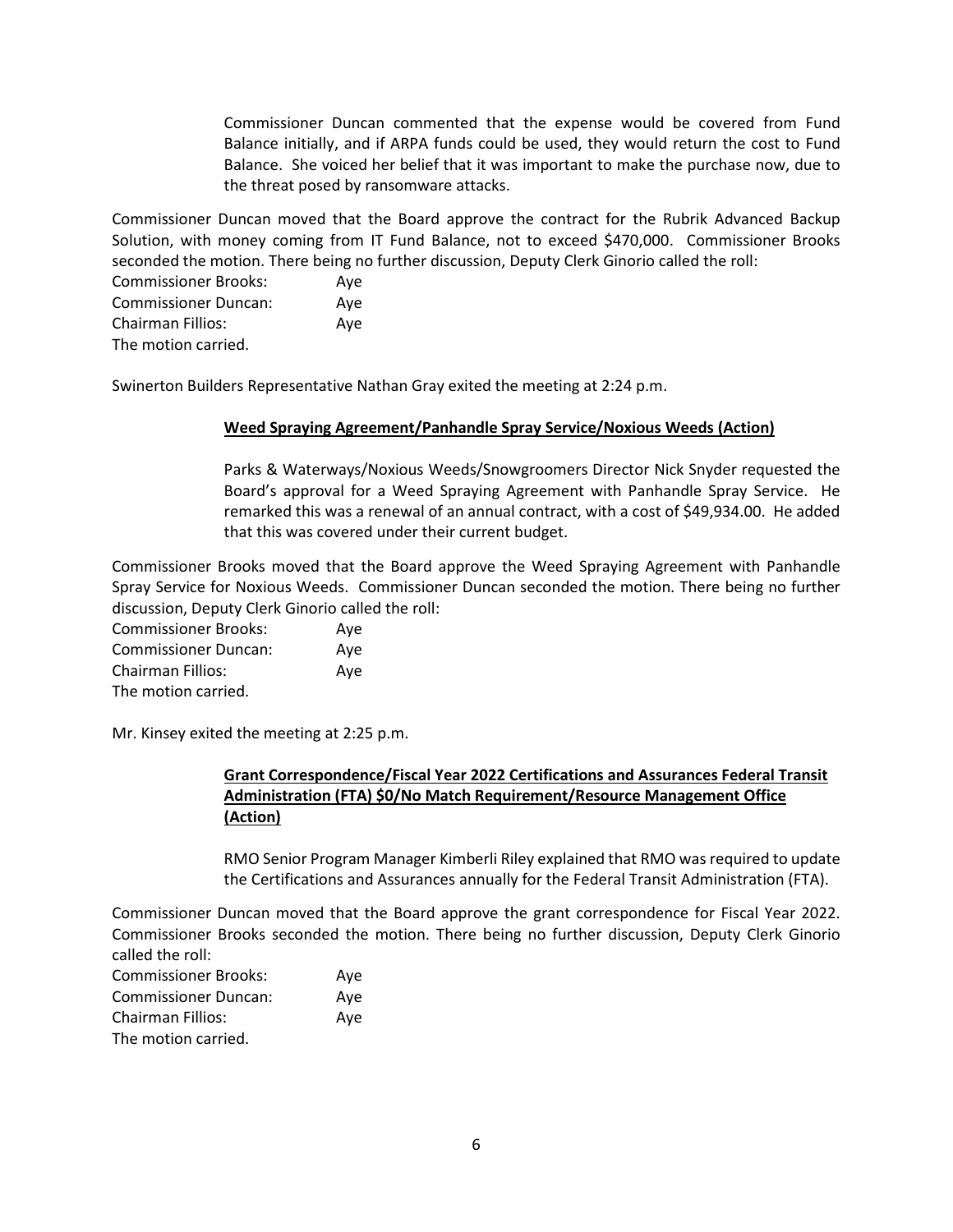# **Grant Application/COE Snow Removal Equipment (SRE) Building Grant Application Idaho Transportation Department (ITD) \$300,000/Cash Match \$1,306,452/Airport (Action)**

Airport Director Steven Kjergaard stated that the Airport still needed snow removal equipment. It had been explained that the bid received in item 14 on today's agenda had been so high that it was more practical to use this grant funding for the equipment they needed, rather than the building. It was indicated that changes would be made to the application for this reason.

Commissioner Duncan asked whether the grant for the equipment would be approved, since it was stated by ITD (Idaho Transportation Department) that a building had to be present before the equipment would be considered.

Mr. Kjergaard said he hoped to persuade them. He said that the Airport did have bays large enough to house some of the equipment, but not the larger, multi-function pieces.

Commissioner Duncan said she thought they should not sign the grant as it stood now. She asked whether, if the Board approved it with the proposed changes, it could be placed on the Consent Calendar for next week, for ratification, since there was a deadline of April 1, 2022 for submission.

Civil Deputy Prosecuting Attorney R. David Ferguson voiced no objection.

Commissioner Duncan moved that the Board approve the grant application, once the changes were made, for Snow Removal Equipment with ITD, in the amount of \$300,000. Commissioner Brooks seconded the motion. There being no further discussion, Deputy Clerk Ginorio called the roll:

| <b>Commissioner Brooks:</b> | Ave |
|-----------------------------|-----|
| <b>Commissioner Duncan:</b> | Ave |
| <b>Chairman Fillios:</b>    | Ave |
| The motion carried.         |     |

Chairman Fillios pointed out that item 24 from the agenda had already been addressed.

## **Development and Ground Lease/ NORTH AAL-2021-1300 Hangar Development/Riley Creek-Montana LLC/Airport (Action)**

Mr. Kjergaard requested the Board's approval for a Development and Ground Lease for NORTH AAL-2021-1300. He stated it was for 4.277 acres, for \$39,310.57, with a reduction of 50% for the first year. He said there would be about \$200,000 in utility infrastructure installed, for which the Airport would be reimbursed.

Commissioner Brooks moved that the Board approve the Development and Ground Lease for NORTH AAL-2021-1300 Hangar Development with Riley Creek-Montana LLC and the Airport. Commissioner Duncan seconded the motion. There being no further discussion, Deputy Clerk Ginorio called the roll:

| <b>Commissioner Brooks:</b> | Ave |
|-----------------------------|-----|
| <b>Commissioner Duncan:</b> | Ave |
| <b>Chairman Fillios:</b>    | Ave |
| The motion carried.         |     |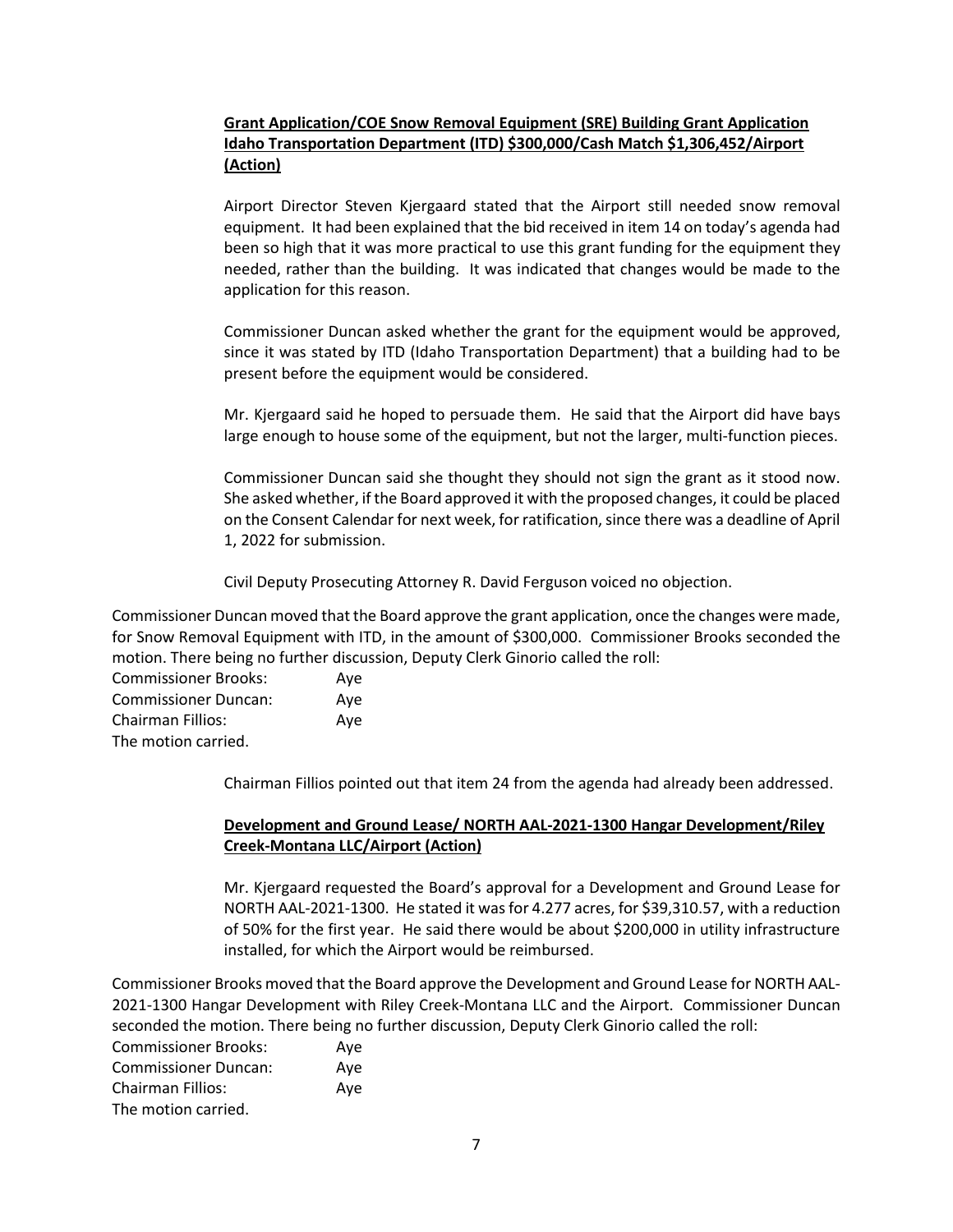# **Financial/Budget: Policy 930 – Request Purchase Approval Capital Budget/Airport (Action)**

Mr. Kjergaard requested the Board's approval for Capital Budget Purchases, as required by Policy 930. He announced that the Airport's new pickup had arrived, so he needed their authorization to complete the purchase. He explained that this expense would exceed their estimated revenue by about \$12,000, so he asked if the overage could be covered from Fund Balance.

Commissioner Duncan said she would prefer that the Board wait to see how the estimated revenue compared to the final numbers. She suggested that they could consider if it was necessary to cover it from Fund Balance at the end of the fiscal year.

Commissioner Duncan moved that the Board approve the financial expenditure for the pickup truck at the Airport. Commissioner Brooks seconded the motion. There being no further discussion, Deputy Clerk Ginorio called the roll:

Commissioner Brooks: Aye Commissioner Duncan: Aye Chairman Fillios: Aye The motion carried.

Mr. Kjergaard and T-O Engineers Representative Corrie Esvelt-Siegford exited the meeting at 2:32 p.m.

#### **Financial/Budget: Morgue Trailer Funding/Coroner (Action)**

Coroner Warren Keene, M.D. informed the Commissioners that he had secured funding to cover the morgue trailer they had previously approved. He explained the sources of the money: State Homeland Security, Bonner County, Benewah County, sale of one of the department's body coolers, and the conversion of some funds from last year's budget. He thanked Finance Director Dena Darrow, Staff Accountant – Grants Julina Hildreth, Office of Emergency Management (OEM) Director Tiffany Westbrook, OEM Administrative Assistant Rachel Irish and OEM Preparedness Coordinator Sarah Loffredo for their help throughout the process.

Dr. Keene remarked that, once the process was complete, he would sell the remaining two body coolers. He confirmed that the total cost for the trailer was \$56,594.00, which included delivery.

Dr. Keene said that MOUs (Memoranda of Understanding) were being completed regarding use of the trailer by other entities. He stated that these would be brought before the Board for approval as soon as they were ready.

Dr. Keene stated that arrangements had been made with the Sheriff's Office to move the trailer, if necessary.

Commissioner Brooks complimented Dr. Keene on the huge amount of work he put into arranging the financing.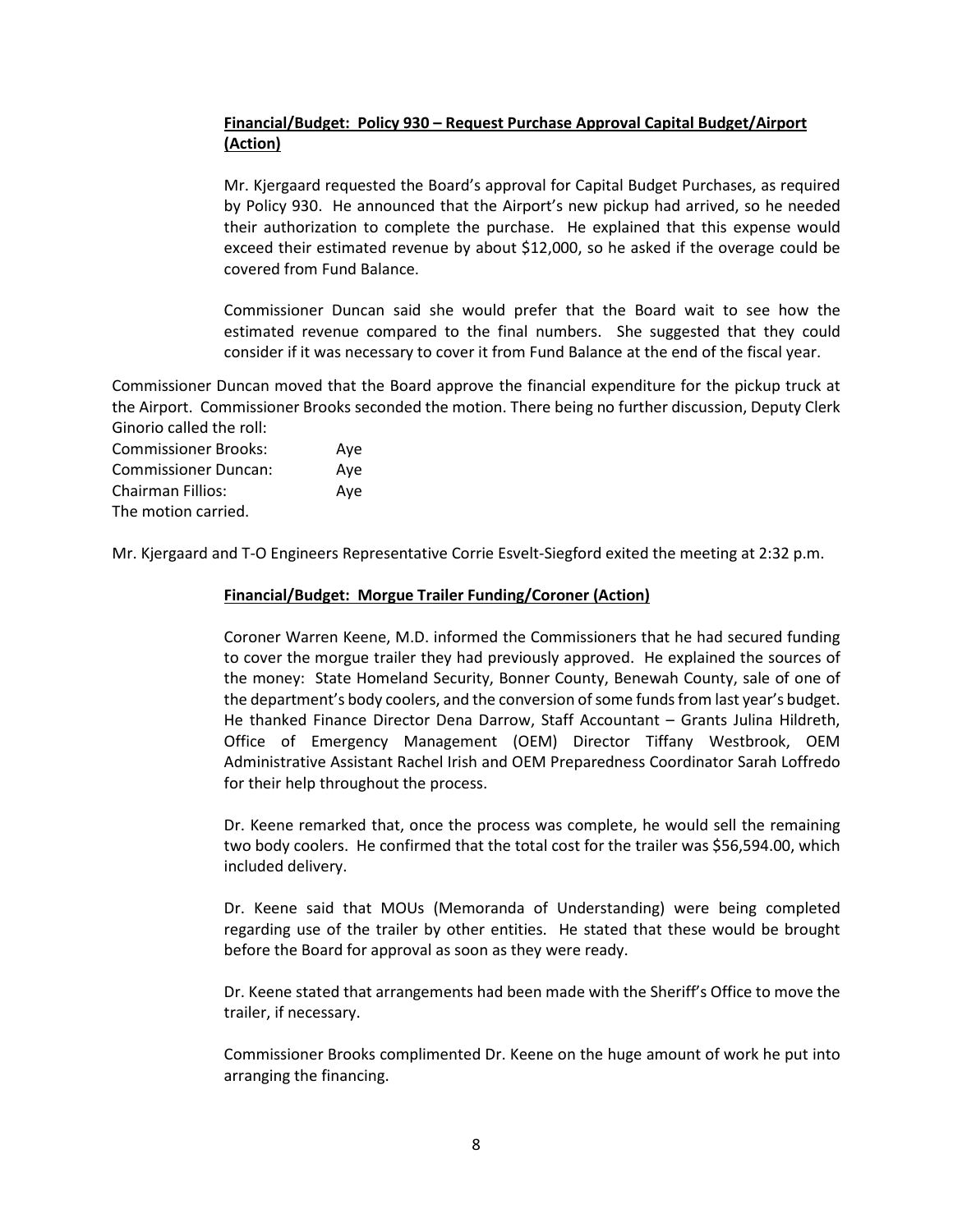Ms. Darrow confirmed that everything necessary had already been approved, so no motion was required at this time. She noted that Dr. Keene was about \$84 short of the full cost, but that there was no doubt this could be covered.

# **Financial/Budget: Public Administrator – Contingency Funds Request/Treasurer (Action)**

Chief Deputy Treasurer Jill Smith announced that this was the first year that there had been a separate budget created for the Public Administrator function of the Treasurer's Office. She explained the Treasurer's Office provided mandated services and acted as a personal representative for people who died without heirs or without a will. She said their initial estimate of the expense had been \$10,000, which had already been used up.

Ms. Smith stressed that these were not optional services. She stated that they would be reimbursed for the services, but they still needed to be covered from the budget initially.

Ms. Smith reported that they had already recovered about \$7,000 of what had been spent and she did not think that they would be much over budget by the end of the fiscal year.

Ms. Smith explained that, if the Board did not allow them to draw from Contingency Funds, they would have to operate over budget for the rest of the year, until the revenue repayments were completed.

Commissioner Duncan moved that the Board approve Contingency Funds up to \$30,000 to be allocated to the Treasurer Line Item for the Public Administration function. Commissioner Brooks seconded the motion. There being no further discussion, Deputy Clerk Ginorio called the roll:

| <b>Commissioner Brooks:</b> | Aye |
|-----------------------------|-----|
| <b>Commissioner Duncan:</b> | Ave |
| <b>Chairman Fillios:</b>    | Ave |
| The motion carried.         |     |

Mr. Ferguson, Mr. Phillips and Ms. Reed exited the meeting at 2:38 p.m.

#### **State of the County Address/April 5, 2022 (Discussion)**

Commissioner Brooks stated his portion of the Address would cover his liaison groups and a report on the general feelings about the state of the county.

Commissioner Duncan confirmed that she would also cover her liaison groups, plus information relating to ARPA.

Chairman Fillios said he would cover his liaison groups and an overview of the county finances. He said he would provide a Power Point Presentation.